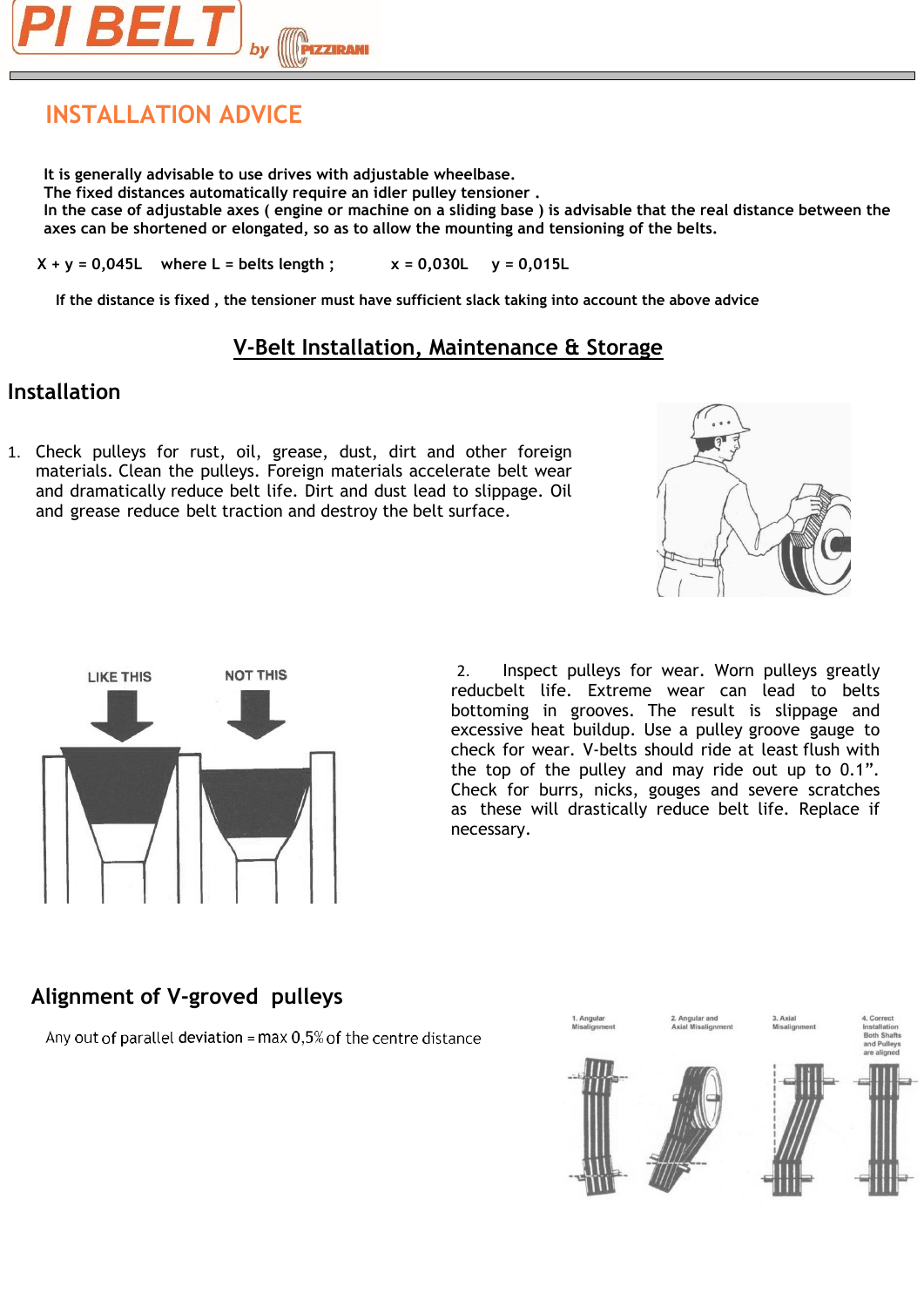

Horizontal alignment of Shaft

4. Ensure all belts are the same. Do not mix belt brands. Do not mix belt constructions. (Such as raw edge, cogged, wrapped, single and banded) Do not mix new and used belts. The new belt or belts will carry the entire load. Do not mix used belts from different drives. Any mixed belts will cause the load to be carried unevenly, causing the belt carrying the majority of the load to fail rapidly, followed by the remaining belts.

5. Place belts on the drive. Never force the belts into the pulley using a lever. Doing so can cause irreversible cord damage and/or fabric tearing. Always move the driver unit forward so the belts can be slipped into the pulley grooves without damage to the belts.





6. Center distance allowances for belt installation and take-up. The center distance should be determined from a standard pitch length and designed so that the centers can be moved closer together and farther apart to allow for installation and tensioning.

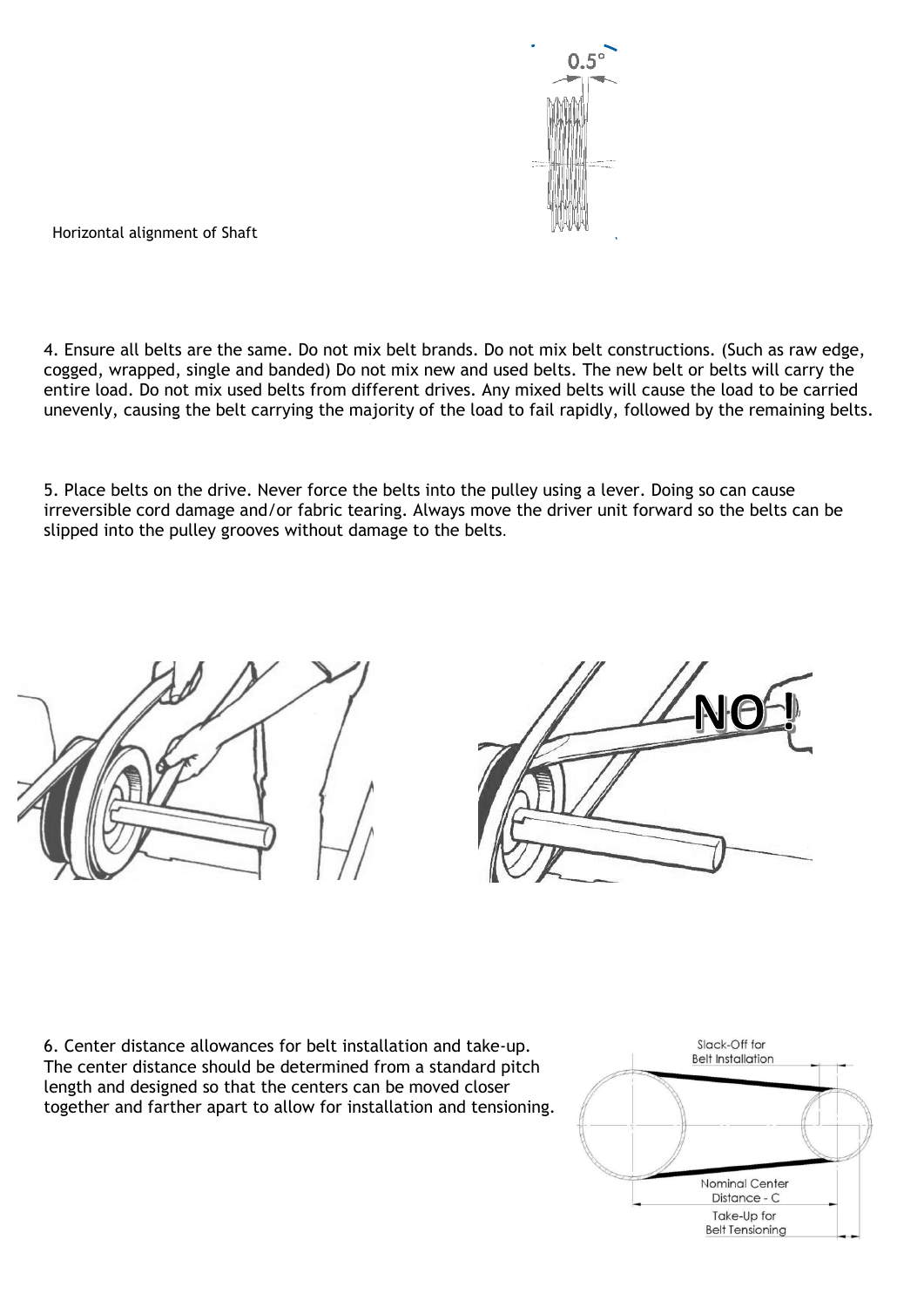## **BELT TENSIONING**

## **Method of deflection.**

A method to be used in preference to the transmissions of low power or with a short centre distance.Fit the belts on pulleys aligned correctly. Slide the engine or apply the tensioner until the two branches are no longer loose. Tensioning the belts gradually by turning the transmission of a few turns after each shot and measuring belt deflection f at the center of span ; the deflection obtained at the span center under the deflection force F calculated and exerted perpendicularly to the belt.



|                |                             | Static tensioning for span [N] |                    |                            |                 |  |
|----------------|-----------------------------|--------------------------------|--------------------|----------------------------|-----------------|--|
|                |                             | <b>Wrapped belts</b>           |                    | Raw edge belts             |                 |  |
| Profile        | Small<br>pulley diam.<br>mm | <b>First</b><br>tensioning     | value after<br>24h | <b>First</b><br>tensioning | value after 24h |  |
|                | $12 - 71$                   | 20                             | 15                 | 25                         | 20              |  |
| SPZ - XPZ      | 71 > 90                     | 25                             | 20                 | 30                         | 25              |  |
| 3V-3VX         | 90 > 125                    | 30                             | 25                 | 35                         | 30              |  |
|                | >125                        | to be calculate                |                    |                            |                 |  |
|                | < 100                       | 35                             | 25                 | 40                         | 30              |  |
| <b>SPA</b>     | 100 > 140                   | 40                             | 30                 | 50                         | 40              |  |
| <b>XPA</b>     | 140 > 200                   | 50                             | 40                 | 60                         | 45              |  |
|                | >200                        | to be calculate                |                    |                            |                 |  |
|                | < 160                       | 65                             | 50                 | 70                         | 55              |  |
| <b>SPB-XPB</b> | 160 > 224                   | 70                             | 55                 | 85                         | 65              |  |
| 5V - 5VX       | 224 > 355                   | 90                             | 70                 | 100                        | 80              |  |
|                | >355                        | to be calculate                |                    |                            |                 |  |
|                | < 250                       | 100                            | 80                 | 140                        | 110             |  |
| <b>SPC</b>     | 250 > 355                   | 140                            | 110                | 160                        | 120             |  |
| <b>XPC</b>     | 355 > 560                   | 180                            | 140                | 190                        | 150             |  |
|                | >560                        | to be calculate                |                    |                            |                 |  |
|                | < 50                        | 9                              | 7                  | 12                         | 9               |  |
| z              | 50 > 71                     | 12                             | 9                  | 14                         | 11              |  |
| <b>ZX</b>      | 71 > 100                    | 14                             | 11                 | 16                         | 13              |  |
|                | >100                        | to be calculate                |                    |                            |                 |  |
|                | < 80                        | 15                             | 11                 | 20                         | 15              |  |
| A              | 80 > 100                    | 20                             | 15                 | 25                         | 20              |  |
| <b>AX</b>      | 100 > 132                   | 30                             | 25                 | 40                         | 30              |  |
|                | >132                        | to be calculate                |                    |                            |                 |  |
|                | < 125                       | 30                             | 25                 | 45                         | 35              |  |
| B              | 125 > 160                   | 40                             | 35                 | 50                         | 40              |  |
| X              | 160 > 200                   | 50                             | 40                 | 60                         | 45              |  |
|                | >200                        |                                | to be calculate    |                            |                 |  |
|                | < 200                       | 70                             | 50                 | 80                         | 60              |  |
| C              | 200 > 250                   | 80                             | 60                 | 90                         | 70              |  |
| <b>CX</b>      | 250 > 355                   | 90                             | 70                 | 100                        | 80              |  |
|                | >355                        | to be calculate                |                    |                            |                 |  |



Value data are referred to the max trasmissible power for each belt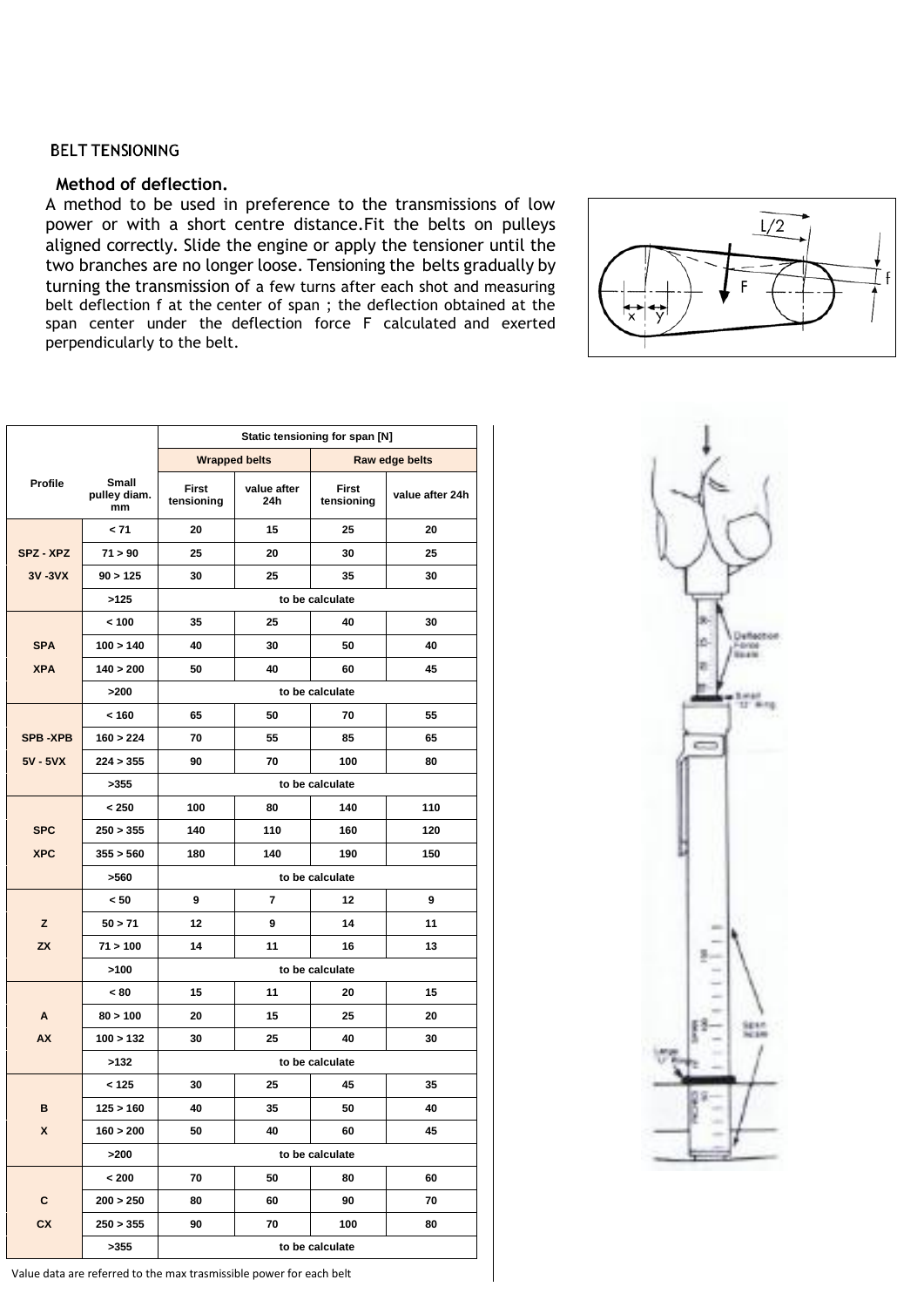# **Method of stretching.**

To be used in preference to the transmission of high powerand large centre distances, or transmission with multiband belts .Mount the belts on pulleys aligned correctly. Slide the engine or apply the tensioner until the two branches are no more loose. Put on the back of the belt two transverse lines as far as possible from one another, but always on the same span of the belt. Gradually tighten the belts by turning the transmission of some turns after each shot until the length of tension between the two lines increases the percentage as specified in the table below.

Example: initial centre distance of 1000 mm between the two lines turn in 1006 mm (+ 0,6%), 1008 mm (+ 0,8%) o 1010 mm (+ 1%)

|                |                        | torque or resistance<br>uniforms | torque or resistance<br>variables | torque or resistance<br>highly variable |
|----------------|------------------------|----------------------------------|-----------------------------------|-----------------------------------------|
| medium         | Narrow Vbelt           | 0,6                              | 0,8                               | 0,8                                     |
| extension in % | <b>Classical Vbelt</b> | 0,5                              | 0,6                               |                                         |

The values of elongation in% shown in this table, and those obtained as a result of the formulas to calculate deflection force, are effective values of service. Therefore, taking into account variations due to the breakin, it is advisable to retension belts after a few hours of service in order to return to the initial value of elongation A%, or deflection force - to ensure reliable operation of the transmission.

# **DURING OF LIFE**

## **THEORY**

When a belt transmits power , the tension cable are subject to a number of efforts :

- the tractive effort on the torque to be transmitted ;
- a tensile stress due to centrifugal force , which tends to bring out the belt from the throat ;
- a tensile stress complementary , due to the tension of the assembly, which is necessary to avoid an abnormal slipping during the service ;
- a tensile stress caused by the bending of the belt in the instant when they enter into the pulley grooves .

It is the cyclic repetition of these tensile stresses that generates a fatigue of service , to consider when we calculate the gross transmitted powers. This statement is based on the following:

We can assume that a belt with a certain length travels a certain distance and at certain speed. We add a notion of wear rate , that is a theoretical speed at which a belt with a given length is consumed . From this speed and known distance, we can deduce the work time, or in other words , the theoretical time of during of life .The transmissible powers indicated in mentioned tables are referred to a life of 25 000 hours.

## **CHOOSING A TRANSMISSION**

- Considering these theoretical notions, be sure to apply the proper service factor to the power to be transmitted. In fact, it is precisely this element of service which gives you the ability to move from theory to practice, because it is dependent on the specific characteristics of the transmission (eg, number of starts, irregularities in the operation, external influences, ...)
- It is very important to remember that the bending stress due to the winding on the smaller pulley, is particularly damaging to the longevity of the belt. Therefore, you should always use the pulley diameters as big as possible, and never less than the minimum diameters indicated.

## **TENSION**

In addition to checking that the shafts are parallel and that the transmission is properly aligned, it is also very important for life of belts, apply the correct tension. Insufficient tension results in slippage with overheating and consequent damage to the belts or limits the ability to absorb torque peaks to which the transmission is subject.